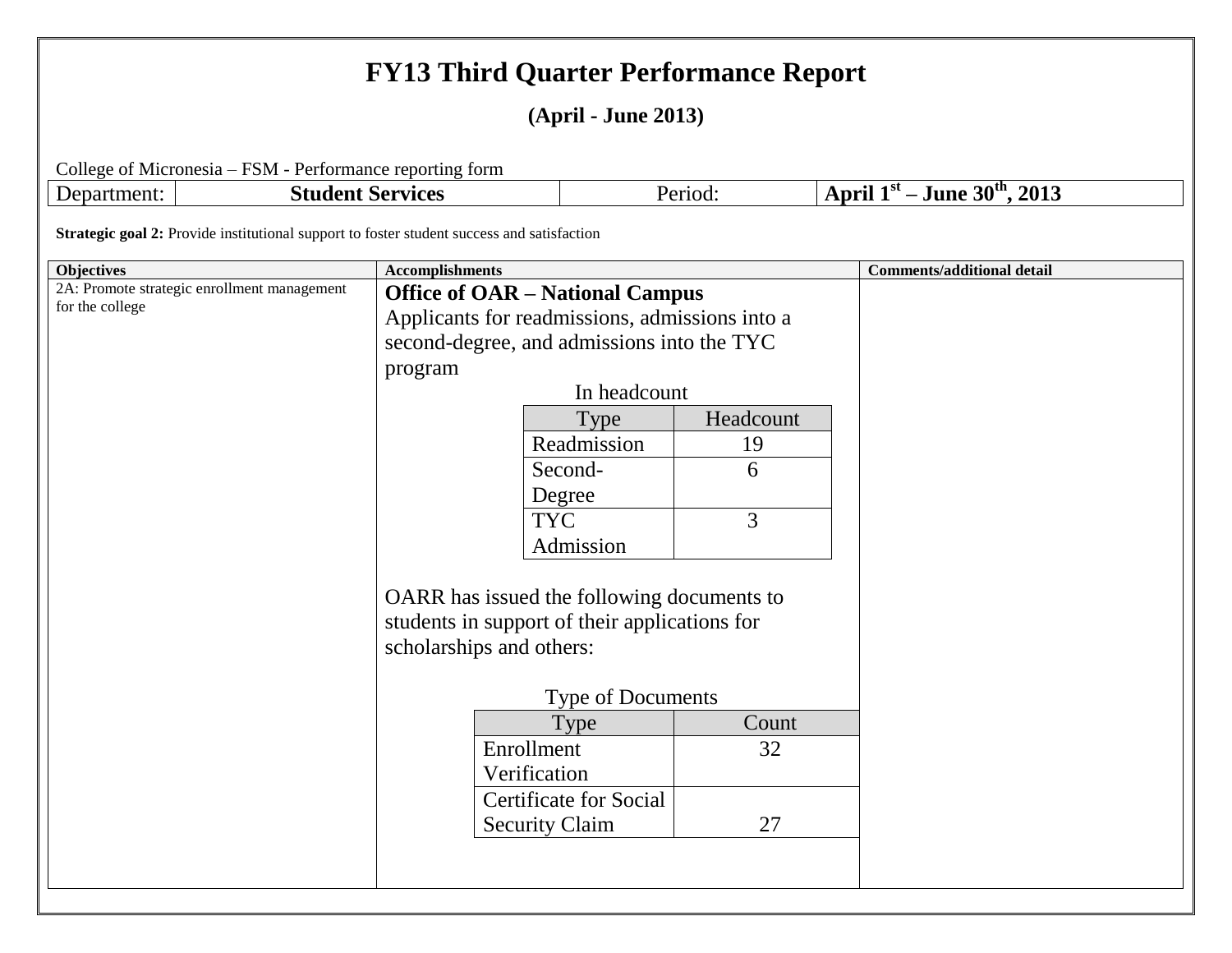|                                                                                                              | 1. From April 1 to June 30, 2013, OARR has<br>processed and/or released 278 academic<br>transcripts to support applications for       |  |
|--------------------------------------------------------------------------------------------------------------|---------------------------------------------------------------------------------------------------------------------------------------|--|
|                                                                                                              | scholarships, employments, admissions to other<br>higher education institutions, and other purposes.                                  |  |
|                                                                                                              | 2. From April 1 to June 30, 2013, OARR has<br>processed 138 and released 88 Degrees and<br>processed 40 and released 20 certificates. |  |
|                                                                                                              | 3. From April 1 to June 30, 2013, OARR has created<br>285 Students files                                                              |  |
| 2B: Become more student-centered in the<br>development of specific college system policies<br>and procedures |                                                                                                                                       |  |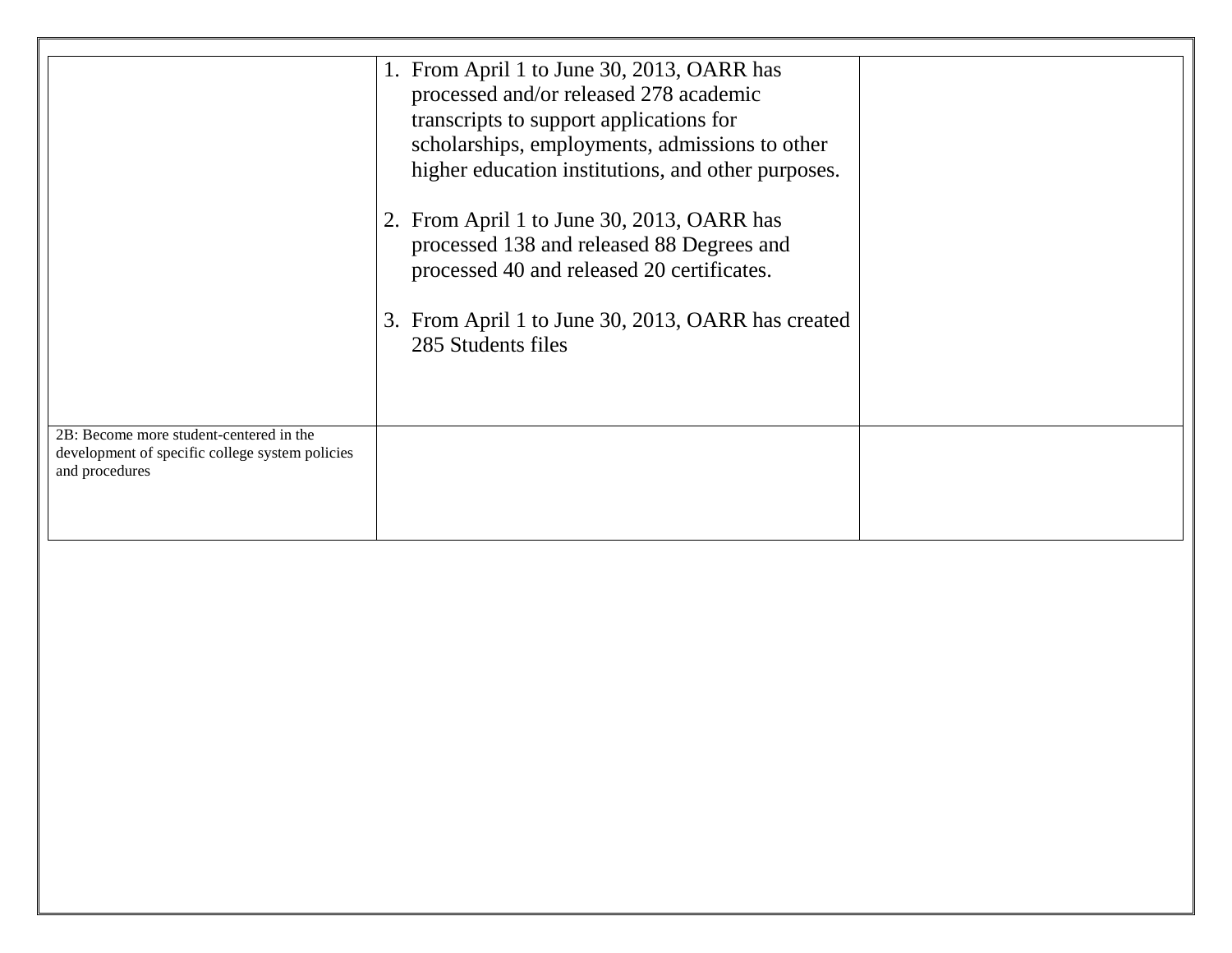| 2C: Promote timely college tenure and graduation<br>of students with mastery of array of core learning<br>objectives, including civic-mindedness and self-<br>value | <b>Counseling Office – National Campus</b><br>Providing transfer and scholarship advise for<br>$\bullet$<br>graduating students who are transferring to<br>universities in Guam and Hawaii.                                                                                                               |  |
|---------------------------------------------------------------------------------------------------------------------------------------------------------------------|-----------------------------------------------------------------------------------------------------------------------------------------------------------------------------------------------------------------------------------------------------------------------------------------------------------|--|
|                                                                                                                                                                     | Participating in COMET discussions of issues<br>raised by the state campuses and assisting in<br>deriving at a fair recommendation for all<br>concerned.                                                                                                                                                  |  |
|                                                                                                                                                                     | Representing the Counseling Services during a<br>college visit by the TSP students who have<br>passed into COM-FSM degree programs. A<br>presentation on the three main services –<br>General Advising and Counseling, Tutoring,<br>and Education USA Advising – was the topic<br>of information sharing. |  |
|                                                                                                                                                                     | Providing information on available<br>$\bullet$<br>counseling/advising services to Close Up<br>Program participants from the four FSM states<br>who were doing their annual campus visit.                                                                                                                 |  |
|                                                                                                                                                                     | Assisting in receiving the juniors from the<br>Calvary Christian Academy to providing<br>information and advise on how to select<br>colleges/universities in the U.S. and how to<br>search for scholarships and financial<br>assistance.                                                                  |  |
|                                                                                                                                                                     | Four tutors were hired for the summer session.<br>$\bullet$<br>Tutors assist students in the subjects of<br>English, Math, Education, and                                                                                                                                                                 |  |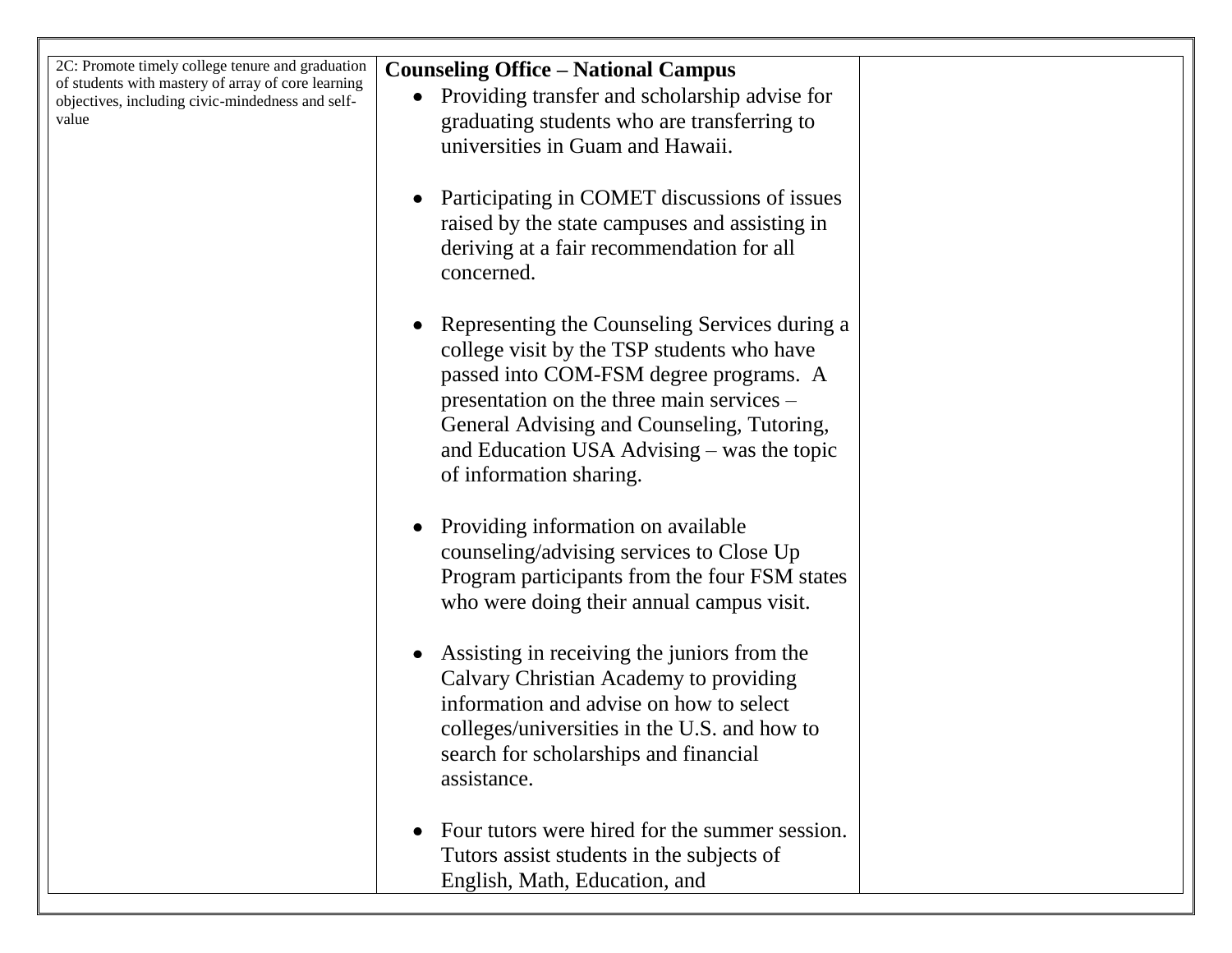|--|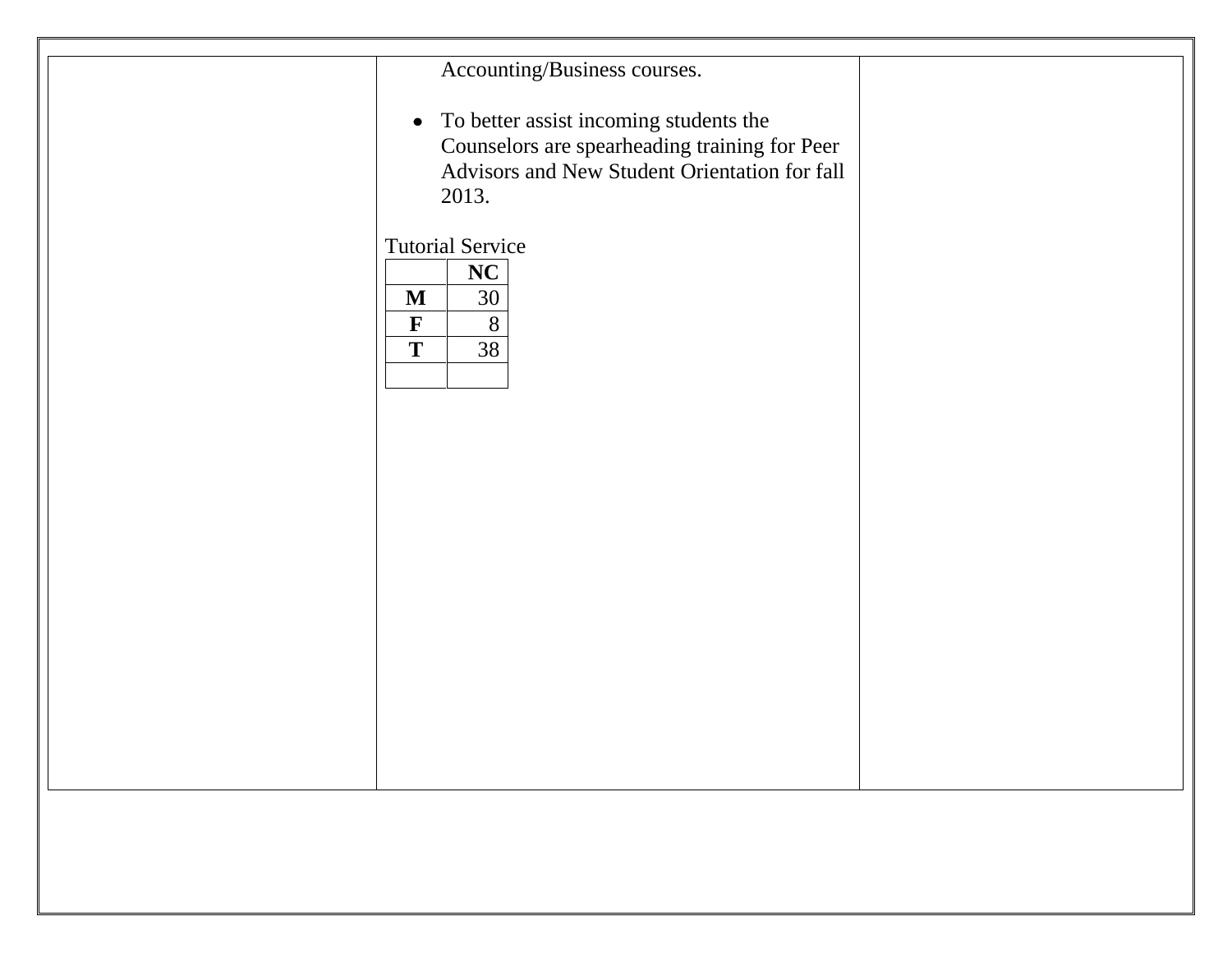2D: Develop a student-friendly campus environment that encourages and enables students to be health conscious

## **Dispensary – National Campus February 21-April 16, 2013- # Visits to Dispensaries**



*♦ Below is the breakdown of the total number of visits to the dispensary during the reporting period and the reasons for the visits:* 

Of the **1, 094** visits taken care of during the reporting period, **82** sought treatment for the flu/cold syndrome**, 76** sought treatment for minor injuries**, 160** sought treatment for generalized aches/pains/headaches, **30** sought treatment for eye/ear/nose-related problems, 63 sought treatment for skin diseases/infections, **26** sought treatment for gastro-intestinal (GI) related problems**, 5** sought treatment for genitor-urinary related problems, **0** Personal/Family Problem Counseling**, 181** were counseled and provided information on reproductive health/family planning and other health-related problems, **17** requested usage of family planning/contraceptive methods, **148** were screened, counseled and/or referred for STIs and given prophylactic treatment for chlamydia**, 3** received the seasonal influenza vaccines, **59** were screened for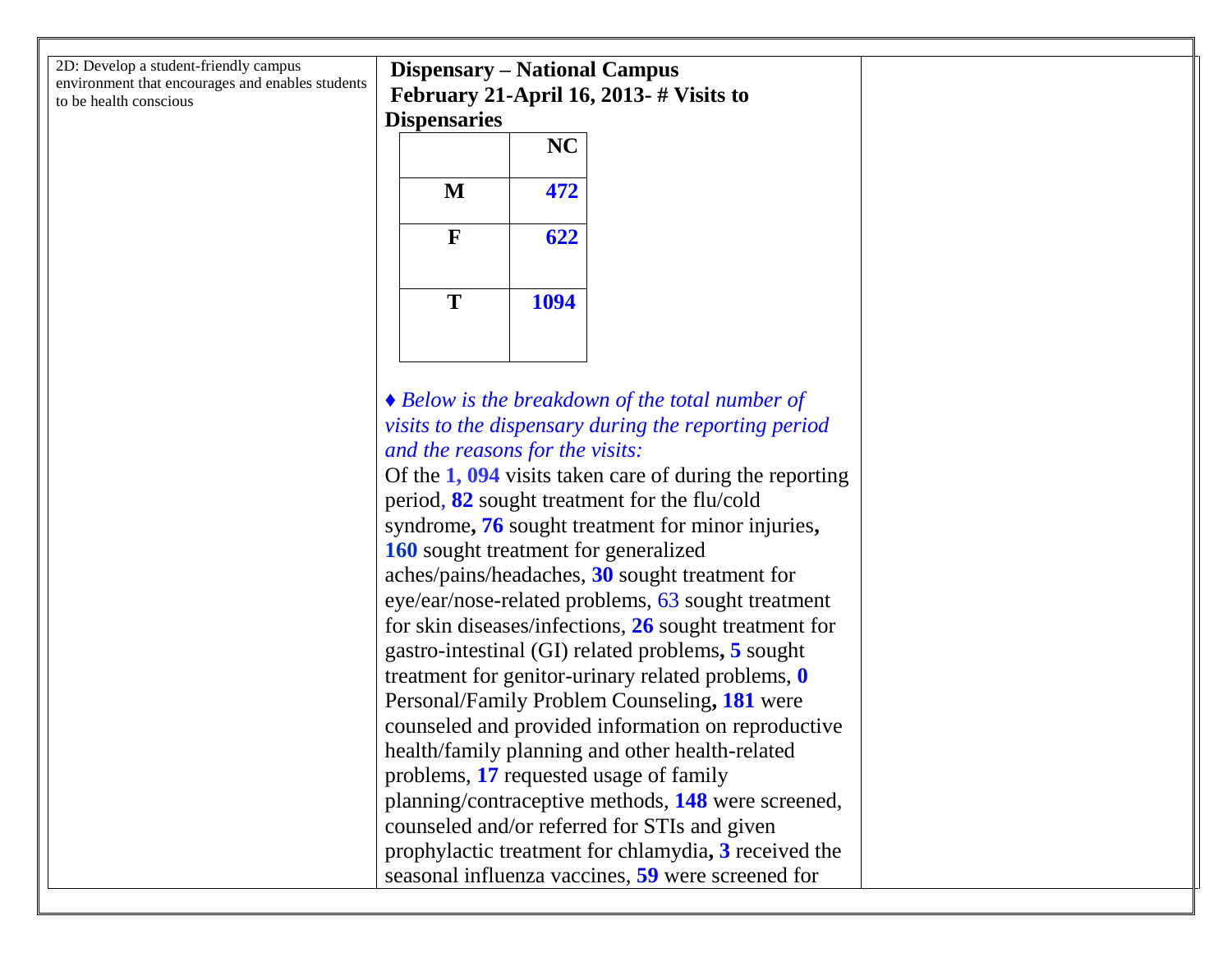| non-Communicable diseases such as diabetes,              |
|----------------------------------------------------------|
| hypertension and obesity etc., 103 for health            |
| maintenance and/or for prophylaxes, 41 requested         |
| prescription fills/refills, 24 were referred to other    |
| health agencies and 76 were for various reasons.         |
|                                                          |
| In addition to taking care of the visits reported above, |
| the following were also carried out during the           |
| reporting period:                                        |
| • Participated in meetings of the Student                |
| <b>Service Management Team;</b>                          |
| Participated in meetings of the Ad hoc                   |
| committee to review applications and                     |
| interview candidates for the position of                 |
| Director of Student Life.                                |
| • Prepared and submitted $2nd$ Quarterly and             |
| Board Reports As member of the Staff                     |
| Development Standing Committee, assisted                 |
| in planning activities for the Incentive                 |
| Award Day (May 17, 2013) and                             |
| reviewing/approving applications for                     |
| funding requests;                                        |
| As member of the Founding Day Steering                   |
| Committee/Sub-Committee, assisted in                     |
| planning and implementation of activities                |
| for the Founding Day event, and chaired                  |
| sub-committee on First Aid & CPR;                        |
| Organized and chaired meetings of the                    |
| planning committee on 2013 COM-FSM                       |
| Health Fair. The event was held at the                   |
| national campus on April 19, 2013 with the               |
| theme: Health is Wealth; Your Choice                     |
| Your Life. The primary objective was to                  |
|                                                          |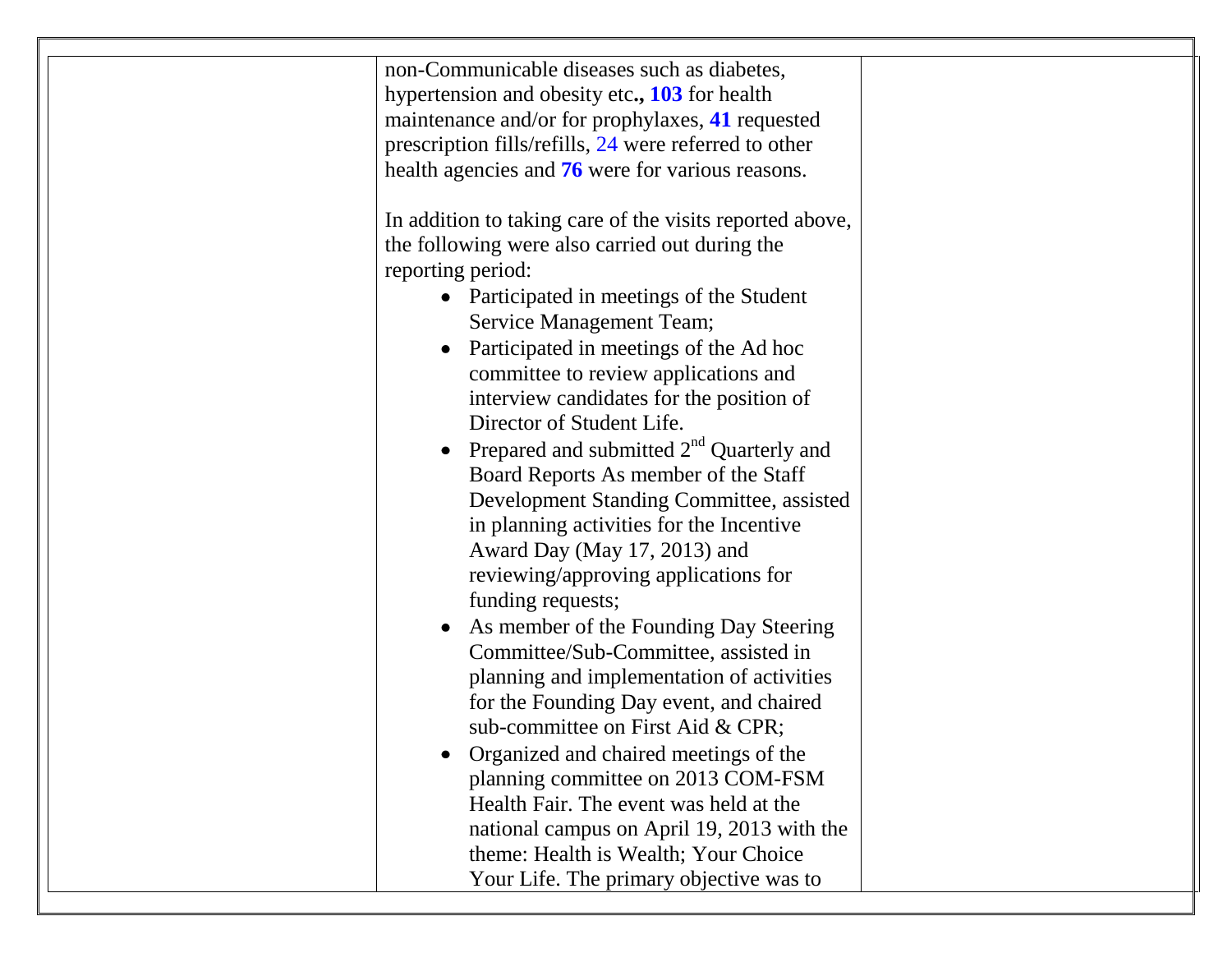| increase health/safety awareness through<br>presentation, dissemination of information,<br>health screening and other activities. These<br>activities were implemented in<br>collaboration with government and non-<br>government agencies and others. The<br>outcome of these activities showed that<br>around 450 people actively participated in<br>the event's activities. Of this number, 46<br>received the seasonal influenza vaccine, 40<br>were screened for eye/vision problem, 20<br>screened for oral/dental caries, 30 had<br>blood typing processed and around 200<br>were screened for diabetes, hypertension<br>and obesity. In addition, 160 people were |  |
|---------------------------------------------------------------------------------------------------------------------------------------------------------------------------------------------------------------------------------------------------------------------------------------------------------------------------------------------------------------------------------------------------------------------------------------------------------------------------------------------------------------------------------------------------------------------------------------------------------------------------------------------------------------------------|--|
| screened for sexually transmitted diseases<br>and were also given prophylactic treatment<br>for chlamydia. To assess the level of<br>knowledge gained from these activities, a<br>pre and post test was conducted, however,                                                                                                                                                                                                                                                                                                                                                                                                                                               |  |
| the result is not available at this time, but<br>should be in the next report.<br><b>Counseling Office – National Campus</b><br>Participating in the Founding Day activities<br>$\bullet$                                                                                                                                                                                                                                                                                                                                                                                                                                                                                 |  |
| Working and having fun side by side<br>with students created a sense of<br>belonging and caring<br>Marching with the floats helped<br>increasing awareness to the public of<br><b>COM-FSM</b><br>Organizing and chairing 5 Disciplinary                                                                                                                                                                                                                                                                                                                                                                                                                                   |  |
| Committees                                                                                                                                                                                                                                                                                                                                                                                                                                                                                                                                                                                                                                                                |  |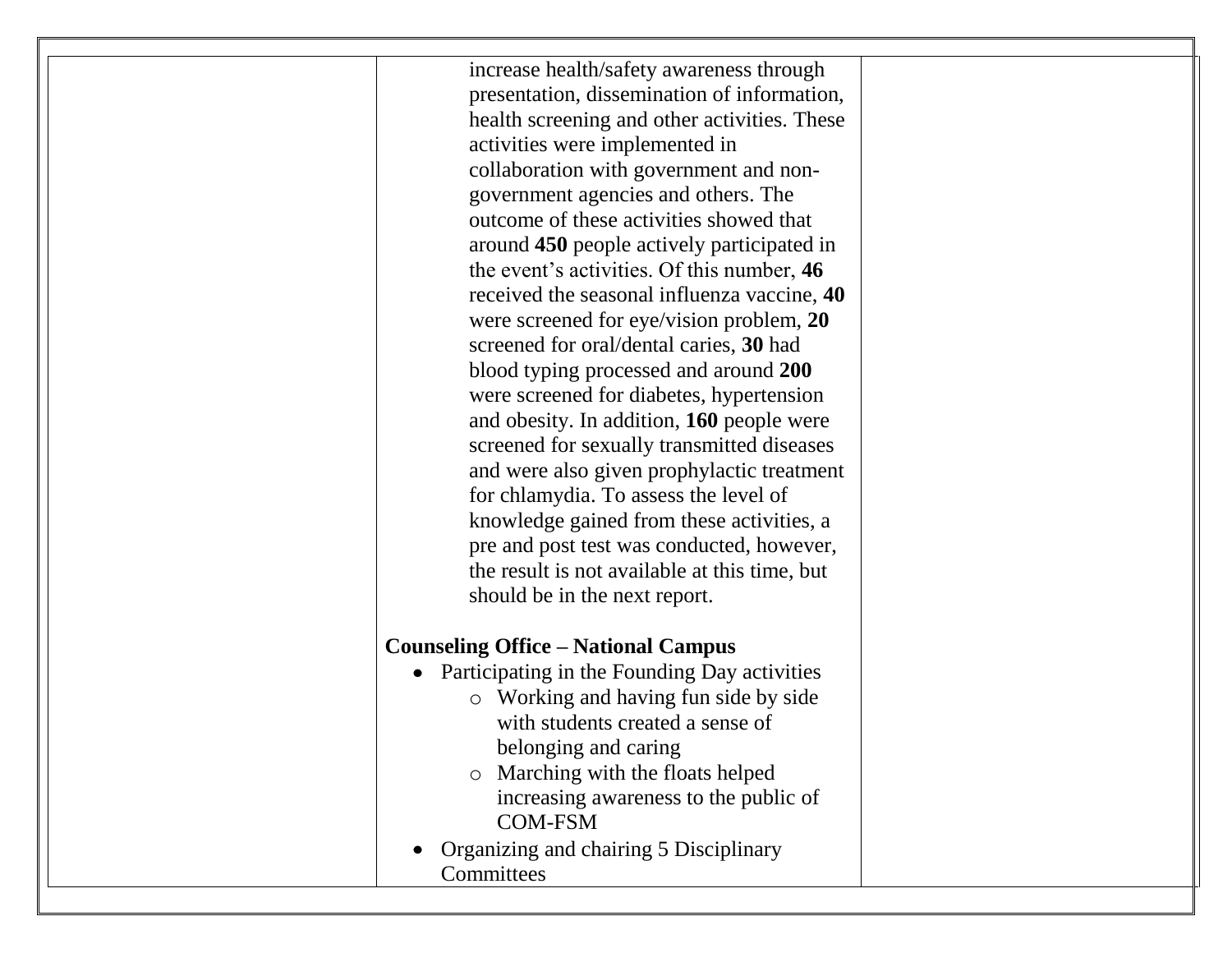| Students became more aware of<br>$\circ$<br>colleges' rules and policies<br>Students finally learned and realized<br>$\circ$<br>that the penalties and consequences of<br>violating policies can be harsh which<br>had taught them great lessons<br>Safety and less problems are enjoyed by<br>$\circ$<br>RH residents and staff<br>Consistency in applying penalties was<br>$\circ$<br>learned and practiced<br>Policies and procedures were found to<br>$\circ$ |  |
|-------------------------------------------------------------------------------------------------------------------------------------------------------------------------------------------------------------------------------------------------------------------------------------------------------------------------------------------------------------------------------------------------------------------------------------------------------------------|--|
|                                                                                                                                                                                                                                                                                                                                                                                                                                                                   |  |
| be outdated and inconsistent; therefore,                                                                                                                                                                                                                                                                                                                                                                                                                          |  |
| recommendation for revisiting such<br>needs were made                                                                                                                                                                                                                                                                                                                                                                                                             |  |
|                                                                                                                                                                                                                                                                                                                                                                                                                                                                   |  |
| Gained more experience by dealing with<br>$\circ$<br>the different cases and hearing directly                                                                                                                                                                                                                                                                                                                                                                     |  |
| from the students.                                                                                                                                                                                                                                                                                                                                                                                                                                                |  |
| Participating in RAR Committee meetings<br>$\bullet$                                                                                                                                                                                                                                                                                                                                                                                                              |  |
| o Confusion with student's admissions                                                                                                                                                                                                                                                                                                                                                                                                                             |  |
| and results of COMET was made clear                                                                                                                                                                                                                                                                                                                                                                                                                               |  |
| • Learned to accept and understand the                                                                                                                                                                                                                                                                                                                                                                                                                            |  |
| views of other members                                                                                                                                                                                                                                                                                                                                                                                                                                            |  |
| • Participating in Management Team meetings                                                                                                                                                                                                                                                                                                                                                                                                                       |  |
| o Worked with other Supervisors and                                                                                                                                                                                                                                                                                                                                                                                                                               |  |
| Department Heads to understand the                                                                                                                                                                                                                                                                                                                                                                                                                                |  |
| Strategic Directions from the Board of                                                                                                                                                                                                                                                                                                                                                                                                                            |  |
| Regents.                                                                                                                                                                                                                                                                                                                                                                                                                                                          |  |
| • Attended meeting with consultant Jim Miulik<br>○ Gained more information on                                                                                                                                                                                                                                                                                                                                                                                     |  |
| <b>Administrative Unit outcomes</b>                                                                                                                                                                                                                                                                                                                                                                                                                               |  |
| • Hosted a meeting with Migrant Resources                                                                                                                                                                                                                                                                                                                                                                                                                         |  |
| Center (MRC) representatives                                                                                                                                                                                                                                                                                                                                                                                                                                      |  |
| o Student Services directors at National                                                                                                                                                                                                                                                                                                                                                                                                                          |  |
|                                                                                                                                                                                                                                                                                                                                                                                                                                                                   |  |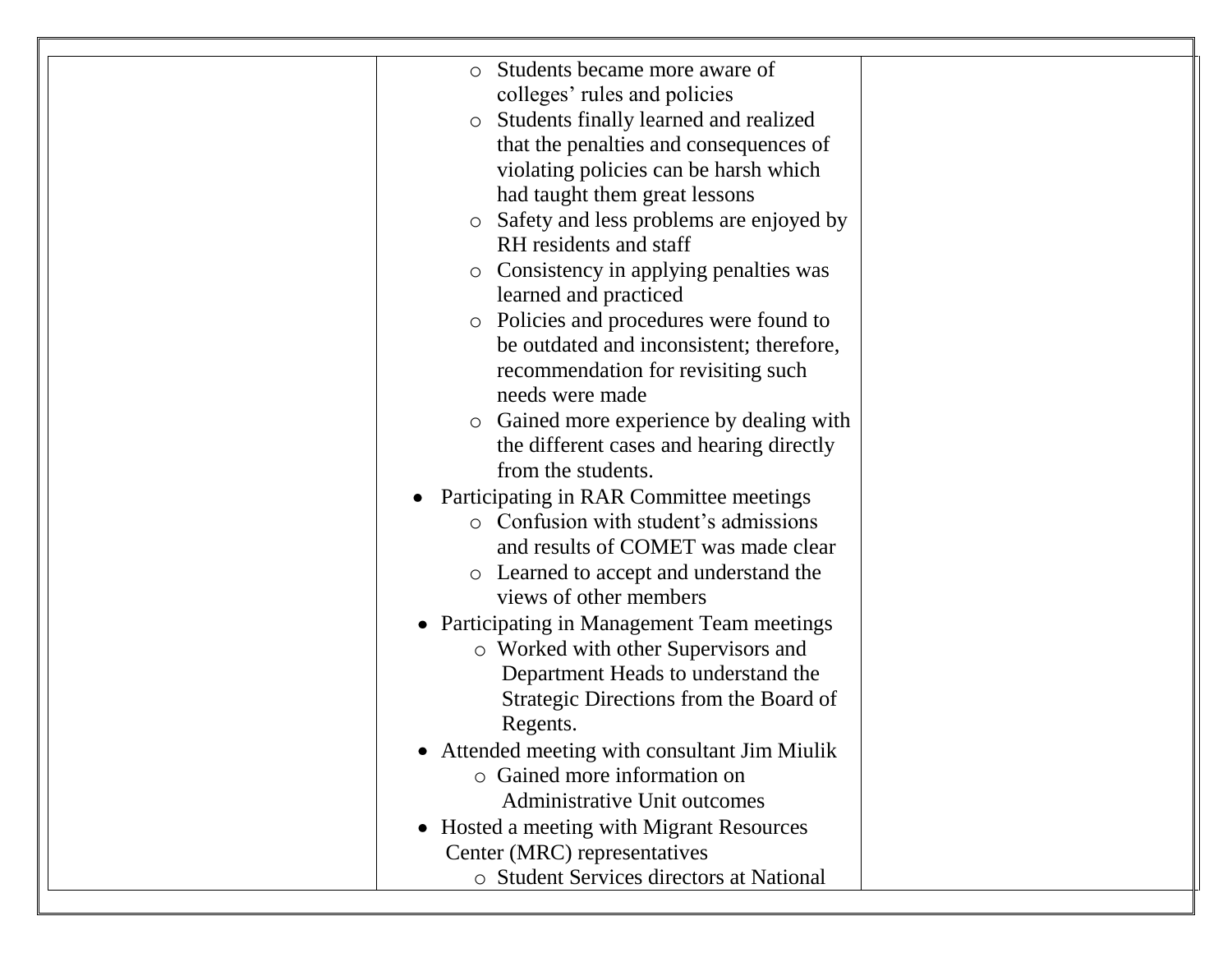| Campus, Counselor from Pohnpei<br>Campus, and HR Director attended this<br>introductory meeting of services<br>available from MRC.<br>• Ladies Club meeting<br>o Assisted Ladies Club to fundraise for<br>endowment fund<br>• Completed and submitted Assessment Plan<br>worksheets 1 and 2<br>• Completed and submitted worksheet 3<br><b>April to June 2013 Counseling Visits</b><br>NC<br>Acade<br>6<br>mic<br>6<br>Discip<br>line<br>$\overline{2}$<br>Perso<br>nal<br>3<br>Caree<br>r<br>25<br>Transf<br>er<br>98<br>Other<br><b>Peer Counseling Office - National Campus</b><br>• Special events on campus (Science Fair and<br>Health Fair) 350 in attendance.<br>Doing peer to peer outreach on birth control<br>guide, STi, and Gonorrhea with 28<br>participants.<br>Advertising the position for Peer Advisor. |  |  |
|---------------------------------------------------------------------------------------------------------------------------------------------------------------------------------------------------------------------------------------------------------------------------------------------------------------------------------------------------------------------------------------------------------------------------------------------------------------------------------------------------------------------------------------------------------------------------------------------------------------------------------------------------------------------------------------------------------------------------------------------------------------------------------------------------------------------------|--|--|
|                                                                                                                                                                                                                                                                                                                                                                                                                                                                                                                                                                                                                                                                                                                                                                                                                           |  |  |
|                                                                                                                                                                                                                                                                                                                                                                                                                                                                                                                                                                                                                                                                                                                                                                                                                           |  |  |
|                                                                                                                                                                                                                                                                                                                                                                                                                                                                                                                                                                                                                                                                                                                                                                                                                           |  |  |
|                                                                                                                                                                                                                                                                                                                                                                                                                                                                                                                                                                                                                                                                                                                                                                                                                           |  |  |
|                                                                                                                                                                                                                                                                                                                                                                                                                                                                                                                                                                                                                                                                                                                                                                                                                           |  |  |
|                                                                                                                                                                                                                                                                                                                                                                                                                                                                                                                                                                                                                                                                                                                                                                                                                           |  |  |
|                                                                                                                                                                                                                                                                                                                                                                                                                                                                                                                                                                                                                                                                                                                                                                                                                           |  |  |
|                                                                                                                                                                                                                                                                                                                                                                                                                                                                                                                                                                                                                                                                                                                                                                                                                           |  |  |
|                                                                                                                                                                                                                                                                                                                                                                                                                                                                                                                                                                                                                                                                                                                                                                                                                           |  |  |
|                                                                                                                                                                                                                                                                                                                                                                                                                                                                                                                                                                                                                                                                                                                                                                                                                           |  |  |
|                                                                                                                                                                                                                                                                                                                                                                                                                                                                                                                                                                                                                                                                                                                                                                                                                           |  |  |
|                                                                                                                                                                                                                                                                                                                                                                                                                                                                                                                                                                                                                                                                                                                                                                                                                           |  |  |
|                                                                                                                                                                                                                                                                                                                                                                                                                                                                                                                                                                                                                                                                                                                                                                                                                           |  |  |
|                                                                                                                                                                                                                                                                                                                                                                                                                                                                                                                                                                                                                                                                                                                                                                                                                           |  |  |
|                                                                                                                                                                                                                                                                                                                                                                                                                                                                                                                                                                                                                                                                                                                                                                                                                           |  |  |
|                                                                                                                                                                                                                                                                                                                                                                                                                                                                                                                                                                                                                                                                                                                                                                                                                           |  |  |
|                                                                                                                                                                                                                                                                                                                                                                                                                                                                                                                                                                                                                                                                                                                                                                                                                           |  |  |
|                                                                                                                                                                                                                                                                                                                                                                                                                                                                                                                                                                                                                                                                                                                                                                                                                           |  |  |
|                                                                                                                                                                                                                                                                                                                                                                                                                                                                                                                                                                                                                                                                                                                                                                                                                           |  |  |
|                                                                                                                                                                                                                                                                                                                                                                                                                                                                                                                                                                                                                                                                                                                                                                                                                           |  |  |
|                                                                                                                                                                                                                                                                                                                                                                                                                                                                                                                                                                                                                                                                                                                                                                                                                           |  |  |
|                                                                                                                                                                                                                                                                                                                                                                                                                                                                                                                                                                                                                                                                                                                                                                                                                           |  |  |
|                                                                                                                                                                                                                                                                                                                                                                                                                                                                                                                                                                                                                                                                                                                                                                                                                           |  |  |
|                                                                                                                                                                                                                                                                                                                                                                                                                                                                                                                                                                                                                                                                                                                                                                                                                           |  |  |
|                                                                                                                                                                                                                                                                                                                                                                                                                                                                                                                                                                                                                                                                                                                                                                                                                           |  |  |
|                                                                                                                                                                                                                                                                                                                                                                                                                                                                                                                                                                                                                                                                                                                                                                                                                           |  |  |
|                                                                                                                                                                                                                                                                                                                                                                                                                                                                                                                                                                                                                                                                                                                                                                                                                           |  |  |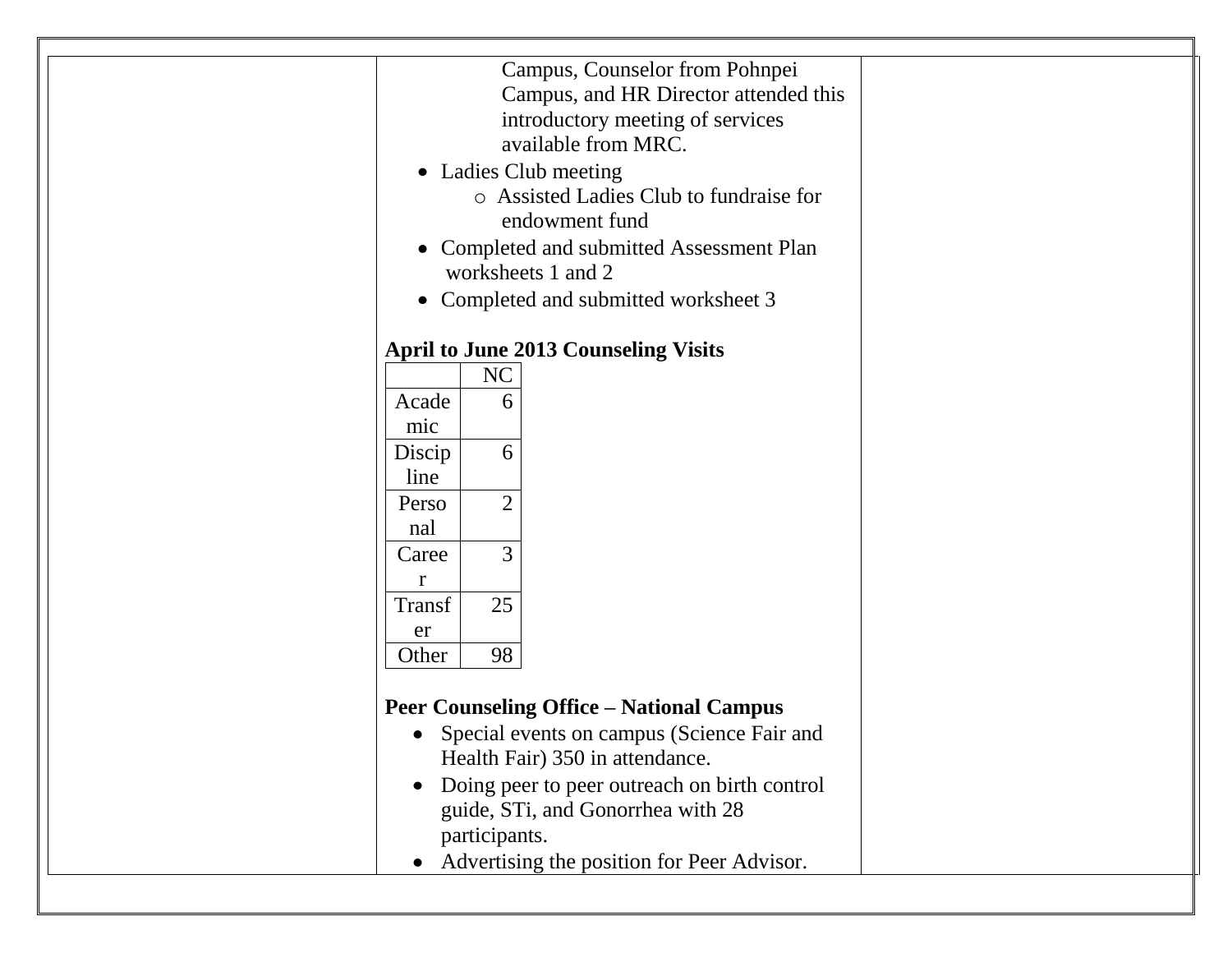| Many applicants for PA results.<br>Did presentation on STOP HIV to Gear-Up<br>and PICS students. Students will be able to<br>recognize signs and symptoms of HIV/AIDS.<br>Provide workshops on: Substance Abuse:<br>Tobacco/Nicotine, Family Planning: Birth<br>Control, and Environment beautification to<br>about 150 students. Some students use<br>information gained from this workshops as<br>part of their assignments. |  |
|--------------------------------------------------------------------------------------------------------------------------------------------------------------------------------------------------------------------------------------------------------------------------------------------------------------------------------------------------------------------------------------------------------------------------------|--|
| <b>Sports &amp; Recreation – National Campus</b><br><b>Founding Day Events 2013</b>                                                                                                                                                                                                                                                                                                                                            |  |
| The float and the cultural performances                                                                                                                                                                                                                                                                                                                                                                                        |  |
| <b>Total Number of Games Accomplished Since kick</b>                                                                                                                                                                                                                                                                                                                                                                           |  |
| off April 1 <sup>st</sup> until June 30 <sup>th</sup>                                                                                                                                                                                                                                                                                                                                                                          |  |
| 2013 Pohnpei March Madness Basketball                                                                                                                                                                                                                                                                                                                                                                                          |  |
| Tournament (March 25 - April 11)                                                                                                                                                                                                                                                                                                                                                                                               |  |
| Total of 12 boys team and four girls team                                                                                                                                                                                                                                                                                                                                                                                      |  |
| COM participated by registering three boys                                                                                                                                                                                                                                                                                                                                                                                     |  |
| team and one girls team. This includes the                                                                                                                                                                                                                                                                                                                                                                                     |  |
| students from nation and Pohnpei campus.                                                                                                                                                                                                                                                                                                                                                                                       |  |
| Result boys got second and third place and                                                                                                                                                                                                                                                                                                                                                                                     |  |
| girls got fourth.                                                                                                                                                                                                                                                                                                                                                                                                              |  |
| 2013 Pre Liberation Basketball tournament (April 29                                                                                                                                                                                                                                                                                                                                                                            |  |
| $-May 13$                                                                                                                                                                                                                                                                                                                                                                                                                      |  |
| Ten boys team and four girls team                                                                                                                                                                                                                                                                                                                                                                                              |  |
| COM also participated in this basketball                                                                                                                                                                                                                                                                                                                                                                                       |  |
| tournament as a good will.                                                                                                                                                                                                                                                                                                                                                                                                     |  |
| Both basketball tournaments played at our gym and                                                                                                                                                                                                                                                                                                                                                                              |  |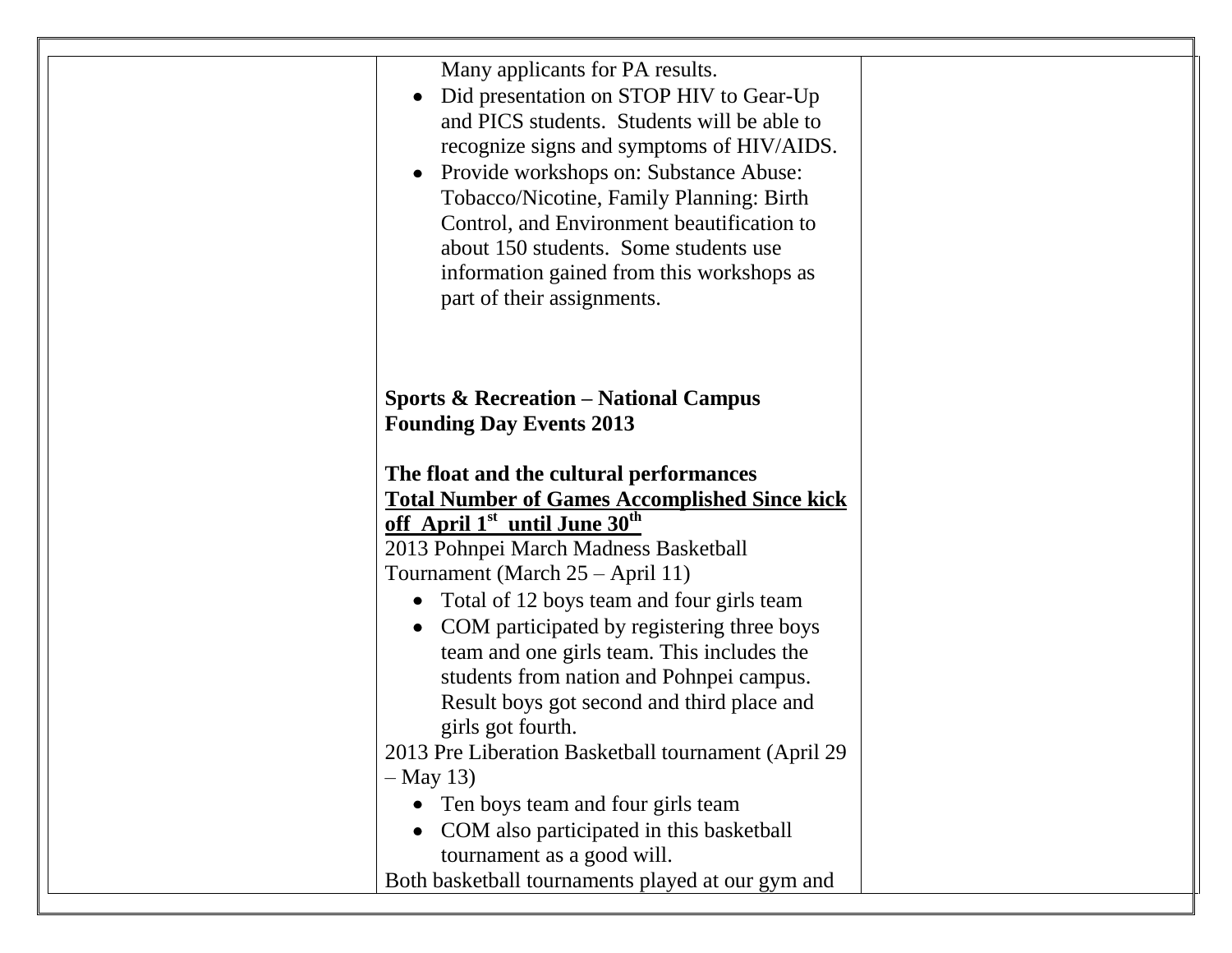| June ---------- 209 Males and 68 Females<br><b>Other Sports or Activities the Recreation Office is</b><br>involved in and the outcome<br>Department Volleyball League still going on.<br>Loatis participated in three days meeting for<br>the upcoming Micronesian Games next year                                                                    |  |
|-------------------------------------------------------------------------------------------------------------------------------------------------------------------------------------------------------------------------------------------------------------------------------------------------------------------------------------------------------|--|
| this reporting period.<br>April ------- 500 Males and 323 Females<br>May -------- 300 males and 125 Females<br>June -------- 113 Males and 85 Females<br><b>Weight Lifting Room</b><br>April --------- 242 Males and 88Females<br>May ---------- 221 Males and 72 Females                                                                             |  |
| NGOs organized<br><b>Students Log shows students utilizing our services</b><br>and doing recreational sports and activities for                                                                                                                                                                                                                       |  |
| 280 Total Liability Waivers signed by the<br>students and players participated in the 2013<br><b>Basketball Tournaments</b><br>Through continuous College Tournaments<br>/Leagues and Clinics, 7% of our active<br>participants had build self confidence and<br>motivated to compete in higher levels of<br>competitions that POHNPEI State or other |  |
| students also have the opportunity to learn to<br>officiate and referee or call the game of basketball.<br>This serves as a community service between the<br>Pohnpei Basketball Association and the Collage<br>which the students really like and the outcome of<br>these two tournaments was a very successful one.                                  |  |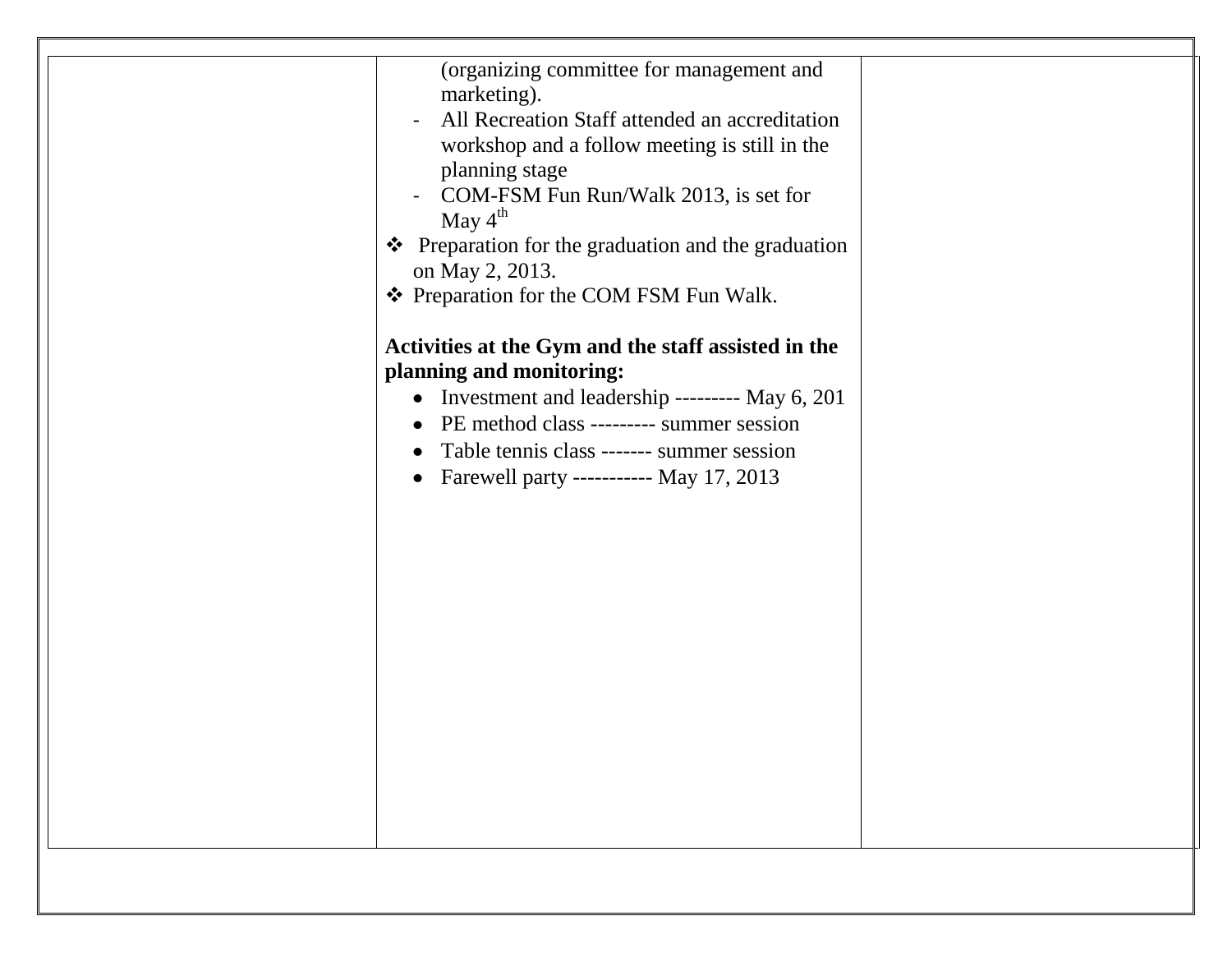| <b>Objectives</b>                                                                      | <b>Accomplishments</b>                                                                                                                                                                                                                                                                                                                                                                                                                                                                                                                                                                                                                                                                                                                                                                                                                                                                                                                                                                                             | <b>Comments/additional detail</b>                                                                                                                                                                                                                                                                               |
|----------------------------------------------------------------------------------------|--------------------------------------------------------------------------------------------------------------------------------------------------------------------------------------------------------------------------------------------------------------------------------------------------------------------------------------------------------------------------------------------------------------------------------------------------------------------------------------------------------------------------------------------------------------------------------------------------------------------------------------------------------------------------------------------------------------------------------------------------------------------------------------------------------------------------------------------------------------------------------------------------------------------------------------------------------------------------------------------------------------------|-----------------------------------------------------------------------------------------------------------------------------------------------------------------------------------------------------------------------------------------------------------------------------------------------------------------|
| 5A: Provide on-going professional development<br>of faculty and staff                  | As member of the Staff Development Standing<br>$\bullet$<br>Committee, participated in meetings of the<br>Committee to review and approve funding<br>requests and planning activities for 2013<br>Incentive Award Day. Also assisted in<br>implementing activities for the event.<br>Participated in the 35 <sup>th</sup> Annual American<br>Pacific Nursing Leaders Council conference<br>held in Yap State from June 17-21, 2013.<br>Participating in the conference was an<br>excellent learning opportunity as well as an<br>enriching experience. Information/knowledge<br>gained from presentations by experts in the<br>medical and nursing fields has helped upgrade<br>nursing skills useful in improving the delivery<br>of health services provided at the dispensary.<br>In addition, the conference had also provided<br>opportunities for networking with other<br>health-care providers in the region and to earn<br>the needed CE units towards renewal and<br>maintenance of FSM nursing license. | Institutional priority 2c: Conducting training for<br>all faculty and staff for the college on student<br>centered learning, TESOL techniques and<br>improved assessment activities.<br><b>Institutional priority 4e: Providing continuous</b><br>improvement through a comprehensive staff<br>training program |
| 5B: Recruit and retain qualified personnel to<br>allow delivery of quality services    |                                                                                                                                                                                                                                                                                                                                                                                                                                                                                                                                                                                                                                                                                                                                                                                                                                                                                                                                                                                                                    |                                                                                                                                                                                                                                                                                                                 |
| 5C: Update personnel policies and procedures to<br>meet on-going human resources needs | <b>Peer Counseling Office – National Campus</b><br>Trained the new Site Manager on the overall<br>$\bullet$<br>management of the program. She appreciated                                                                                                                                                                                                                                                                                                                                                                                                                                                                                                                                                                                                                                                                                                                                                                                                                                                          | • Institutional priority 2f: Revising job<br>descriptions of faculty and staff to reflect<br>learning centered work activities.<br>$\bullet$                                                                                                                                                                    |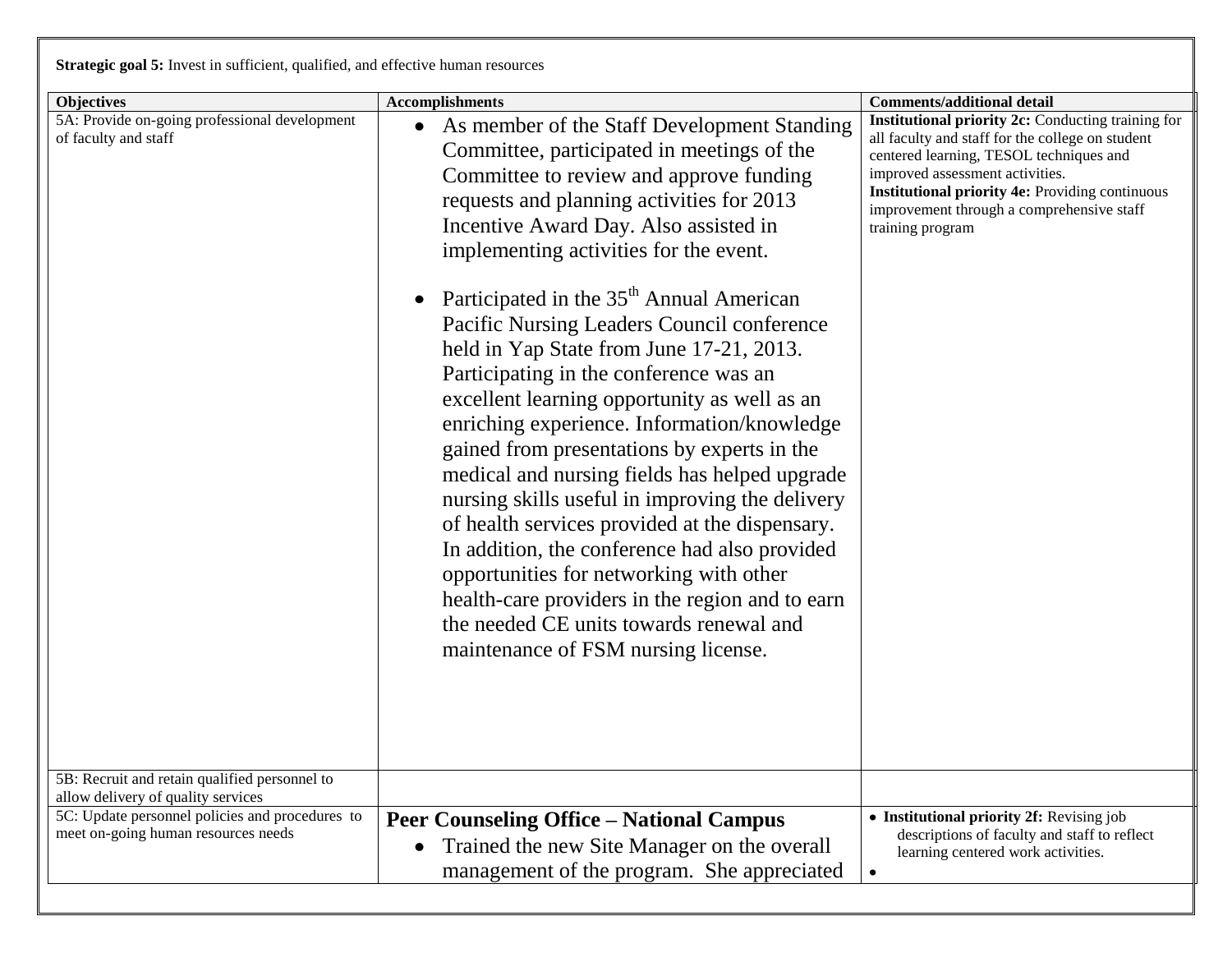| $\bullet$                                                                                                   | Peer Advisors.<br>TracDat. | herself handling the work of the center.<br>Peer Educators workshop: "Who Am I" with<br>community members. Outcome: Peer<br>Educators will in turn do the workshop to the<br>• Attended meeting with Migrant Resources<br>Center (MRC) representatives.<br>• Completed Assessment Plan worksheets 1 &<br>2. Worksheet 3 ready to finish and put on |              |                          |                  | of the training because she is now confident of |  |  |  |
|-------------------------------------------------------------------------------------------------------------|----------------------------|----------------------------------------------------------------------------------------------------------------------------------------------------------------------------------------------------------------------------------------------------------------------------------------------------------------------------------------------------|--------------|--------------------------|------------------|-------------------------------------------------|--|--|--|
| April – June 2013 # visits to Peer Counseling                                                               |                            |                                                                                                                                                                                                                                                                                                                                                    |              |                          |                  |                                                 |  |  |  |
|                                                                                                             |                            |                                                                                                                                                                                                                                                                                                                                                    |              |                          |                  |                                                 |  |  |  |
|                                                                                                             | CC                         | <b>FMI</b>                                                                                                                                                                                                                                                                                                                                         | <b>KC</b>    | PC                       | NC               | YC                                              |  |  |  |
| Famil                                                                                                       | 57                         |                                                                                                                                                                                                                                                                                                                                                    | $\mathbf{1}$ |                          | 38               | $\Omega$                                        |  |  |  |
| y                                                                                                           |                            |                                                                                                                                                                                                                                                                                                                                                    |              |                          |                  |                                                 |  |  |  |
| Planni                                                                                                      |                            |                                                                                                                                                                                                                                                                                                                                                    |              |                          |                  |                                                 |  |  |  |
| ng                                                                                                          |                            |                                                                                                                                                                                                                                                                                                                                                    |              |                          |                  |                                                 |  |  |  |
| Subst                                                                                                       | 70                         |                                                                                                                                                                                                                                                                                                                                                    | 50           |                          | 150              | $\overline{0}$                                  |  |  |  |
| ance                                                                                                        |                            |                                                                                                                                                                                                                                                                                                                                                    |              |                          |                  |                                                 |  |  |  |
| Abuse                                                                                                       |                            |                                                                                                                                                                                                                                                                                                                                                    |              |                          |                  |                                                 |  |  |  |
| Perso                                                                                                       |                            | $\overline{\phantom{a}}$                                                                                                                                                                                                                                                                                                                           | 8            | $\overline{\phantom{0}}$ | $\overline{0}$   | $\overline{0}$                                  |  |  |  |
| nal                                                                                                         |                            |                                                                                                                                                                                                                                                                                                                                                    |              |                          |                  |                                                 |  |  |  |
| Other                                                                                                       | 298                        | $\blacksquare$                                                                                                                                                                                                                                                                                                                                     | 13           |                          | $\boldsymbol{0}$ | $\overline{0}$                                  |  |  |  |
| Note: Chuuk Site Manager position had<br>already been replaced.<br>Yap Site Manager position is still open. |                            |                                                                                                                                                                                                                                                                                                                                                    |              |                          |                  |                                                 |  |  |  |